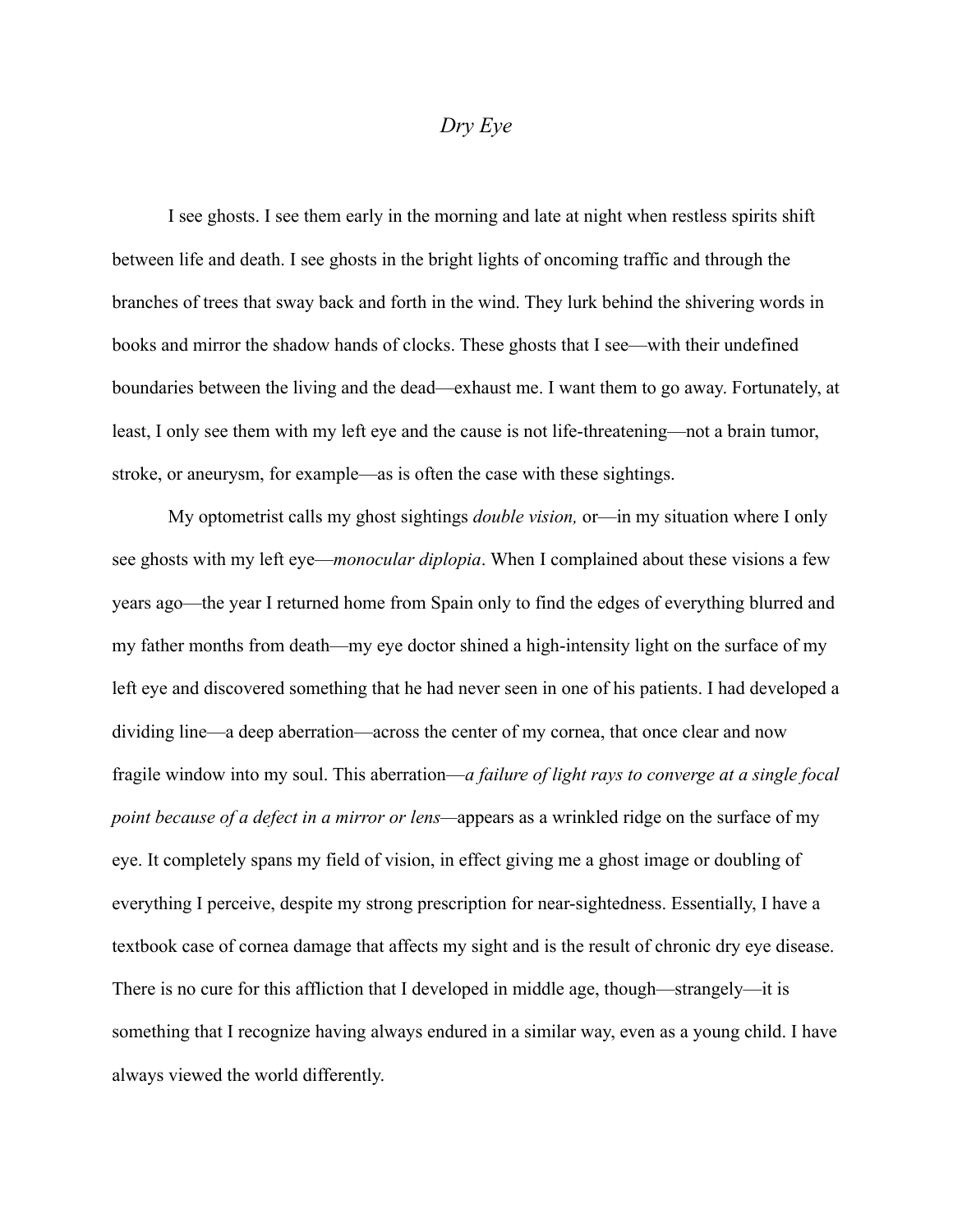Eventually I learned to live with the idiosyncratic right side of my brain—the creative side that naturally dominates my thinking and controls the left side of my body, including my left eye—the side where I understand life best through metaphor, the comparison of one thing to another in order to identify their similarities. I am more compassionate because of these parallels that I see in otherwise uncommon things, but I am also more sensitive and prone to depression. Life is much easier when there are clear lines that divide one thing from another, and so the left side of my brain—that rational and logical part of my being—has always worked hard to correct the erratic and unpredictable thinking of my right side. It corrects the double vision of my flawed left eye and the tendency that I have toward metaphor. It wants to see everything with crisp edges, absolute boundaries, and insurmountable border walls between countries. In a fraction of a second my brain receives images from both my eyes—one flawed and the other normal processes them, and then creates for me a three-dimensional awareness of my surroundings where I perceive length, width, and depth so that I can determine where I exist in the world.

During this process, the ghost images of my left eye are—at least for the most part—suppressed by my more dominant right eye—the logical side—and so I can manage through life without too much of a problem. I can still drive a car. I can usually read a book and thread a needle. Except on a few rare occasions, I move through life without bumping into the corners of tables or stumbling down the stairs. I can pour hot coffee without worrying I will miss my cup and spill on the table. I can even survive for years without seeing the similarities between two otherwise very different things, such as my dark childhood and Pablo Picasso's *Guernica*, the famous painting about a city that was destroyed during the Spanish Civil War.

In essence, I can effectively blend into a crowd.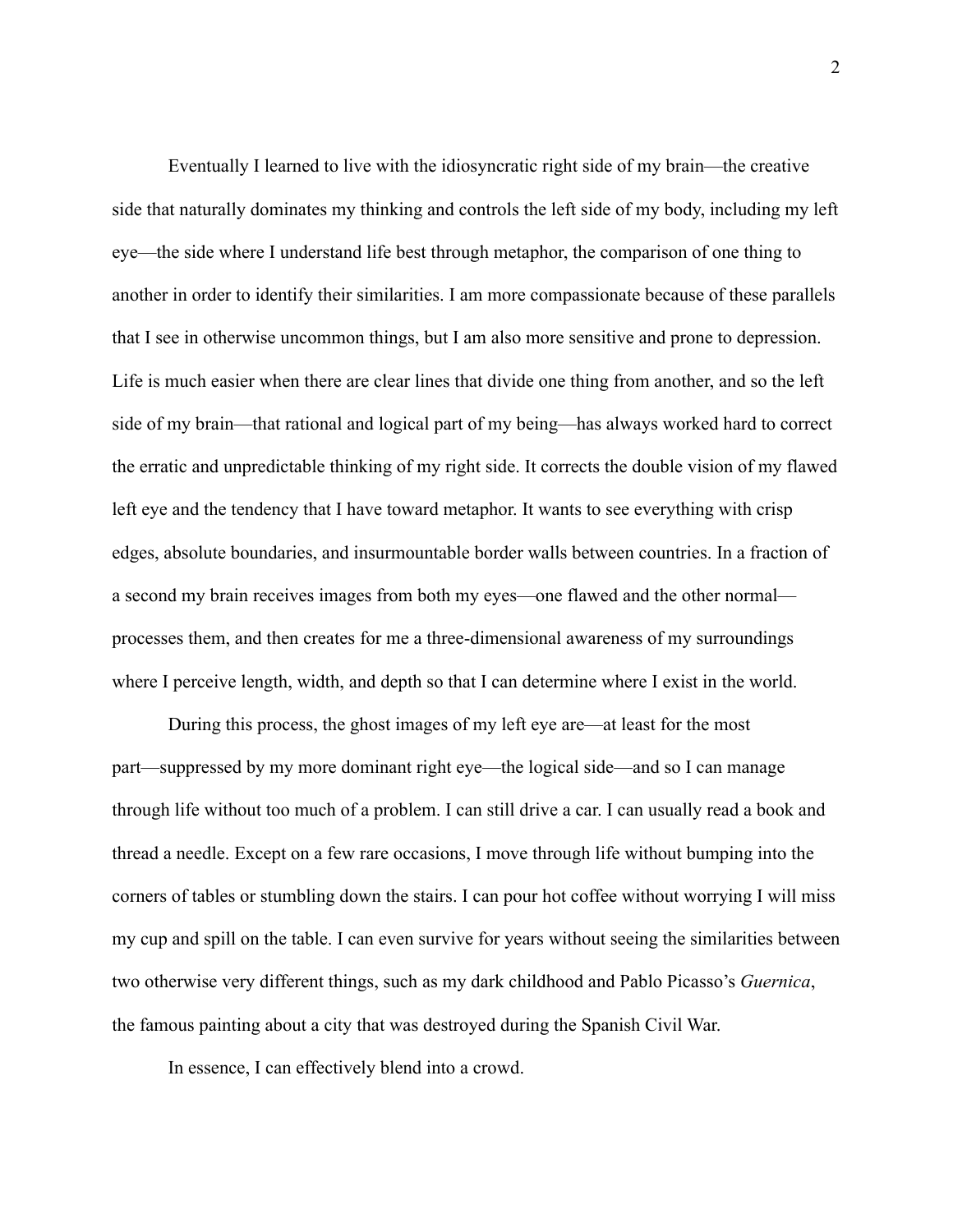Ghosts surrounded me even before I developed dry eye disease. When the priest presiding over my baptism poured water on my head as a newborn, I am told that I did not cry out in fear, but most likely my neural cells—the cells of my brain responsible for receiving sensory input from the external world—were already dividing in an unusual way; eventually I would see the duality of most things in life. Water would become for me not life through baptism, but death: the cold glacial lake in which my uncle accidentally drowned, the quiet river in which my aunt intentionally drowned herself, the overflowing sink basins of my obsessive-compulsive mother who cried without ceasing and was unable to stop washing her hands. It is probably no surprise, then, that in the few remaining photographs of my baptism, we are all double-exposed. My mother stands next to my father, tightly cradling me—she was still willing to touch me at that point—as if I were about to pass through a wall or float away in my long white sheath. In these double-exposed photographs—a ghost-like phenomenon that once occurred with old cameras where film would fail to properly advance after exposure to light, resulting in two different images overlapping on the same frame—we are all ghosts, which is to say that we are ourselves, but then something else that is a harbinger for death.

Now when I look at the photographs of my baptism and am aware of the course of my life, I see—even then—that I had a peculiar attraction to those ghosts that were already swirling around me. In 1919, the British writer and physician Arthur Conan Doyle—during the devastating Influenza Pandemic and grim conclusion of World War I—said the following within the context of Spiritualism, a movement during the early 20th Century where individuals believed that it was possible to communicate with the dead: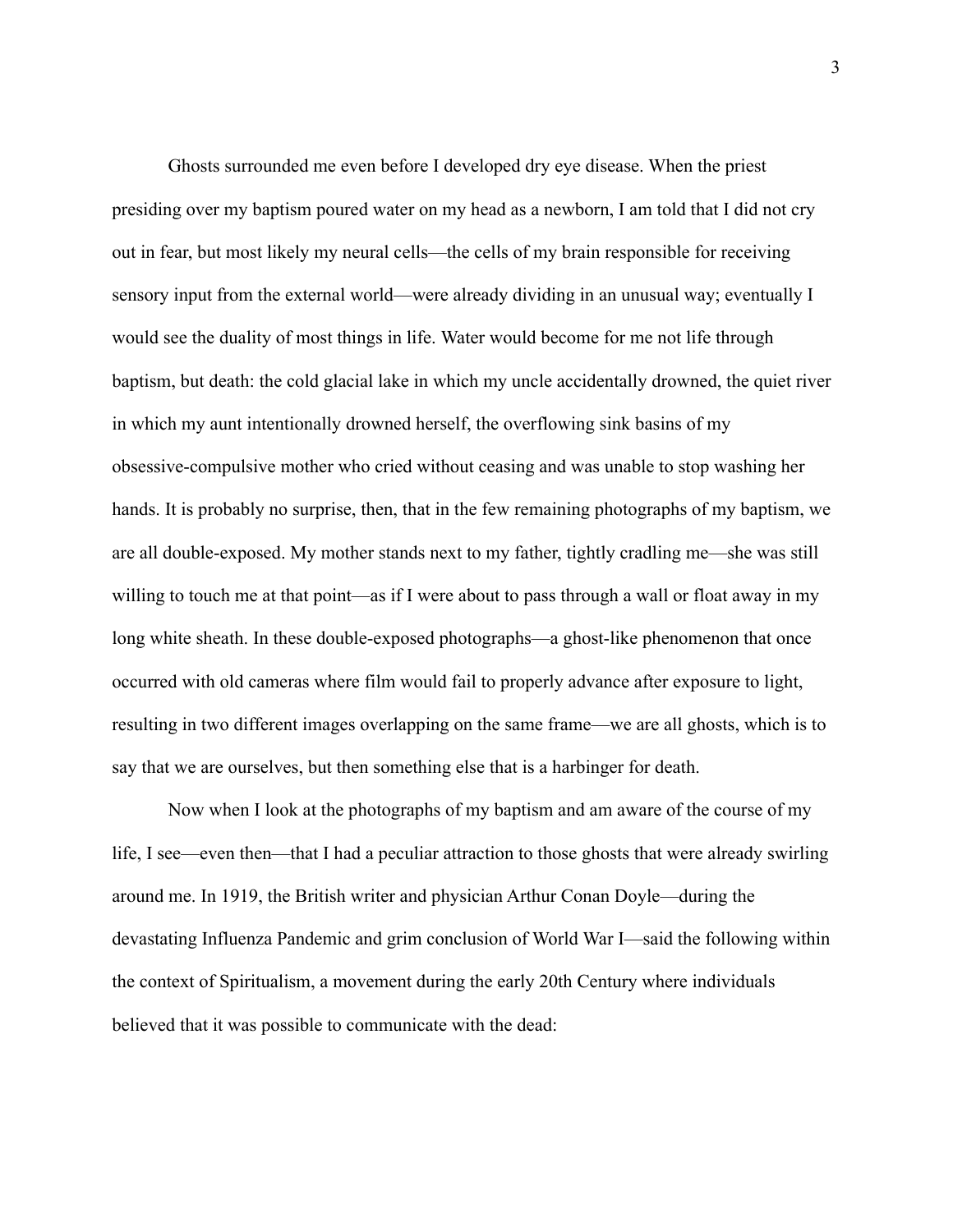*....the soul is a complete duplicate of the body, resembling it in the smallest particular, although constructed in some far more tenuous material. In ordinary conditions these two bodies are intermingled so that the identity of the finer one is entirely obscured. At death, however, and under certain conditions in the course of life, the two divide and can be seen separately.*

While I could give all sorts of other examples of my double vision—this is, after all, how I see everything in the world—I will focus on the weeping woman in Pablo Picasso's *Guernica*, the haunting masterpiece that reflects the death and destruction of the Spanish Civil War. I have chosen to focus on this painting because when I viewed this masterpiece in Spain, my father began to die, and—in that moment of viewing the weeping woman in the painting—the edges of my life and his death blurred. I found myself bumping into corners and stumbling down the stairs in this strange country where even a painting seemed more real to me than all the unfamiliar emotions I was experiencing. I needed to find a place, a thing—anything—where I could safely feel these emotions, and so *Guernica*, with its exploding bombs, broken bodies, and ghostly figures trapped in burning buildings, became my refuge.

Another effect of my chronic dry eye condition is the confusing effect of tears streaming down my face in the early morning. Because my eyes are not receiving enough lubrication in the thin hours of dawn—the hours when ghosts most frequently roam—they send distress signals through my nervous system. In response, my brain floods my eyes with emergency tears. These fake tears, though—like those of weeping stone statues or professional mourners hired at funerals—are not productive. They neither heal my soul nor coat the surface of my eye with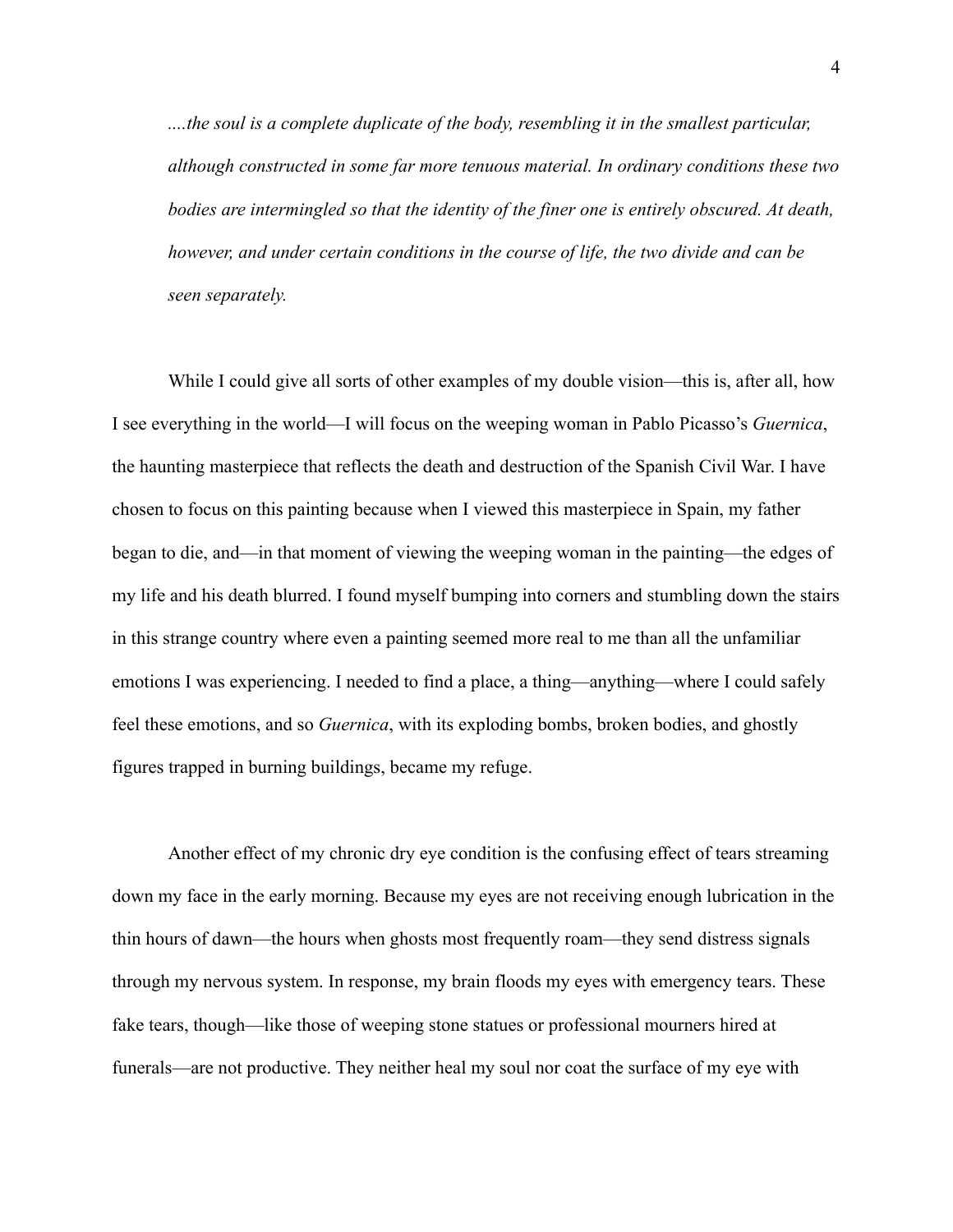nourishment when the composition of my emergency tears is primarily water and lacking the necessary oils for proper lubrication; a healthy tear film is constructed of three complex layers: fatty oils, aqueous fluid, and mucus. I also lack the vital mucus that helps spread tears across the surface of the eye, as well as specific proteins that reduce the likelihood of infection. Because of these deficiencies, I experience none of the nourishing richness of normal tears that allow humans to fully express their emotions.

Even though I am no longer able to cry real tears, I still do everything that I can to soothe my dry eyes. I store bottles of artificial tears in nearly every room of my house and use them like vials of holy water to ward off evil spirits. I stay hydrated and frequently consume seafood high in omega-3 fatty acids, such as raw tuna and grilled salmon. During the dry winter months, I run humidifiers and hover over pots of boiling water. I practice guided meditation to ease eye strain and apply lavender oil to my tender trigger points. While I am at work, I take frequent breaks from computer screen time and try to remember to blink. In every aspect of my life—as a matter of course—I rely on my insatiable desire for knowledge, believing that it gives me an edge on the human condition; if I can understand the complexity of my emotions through the chemical composition of human tears, for example—with all their enzymes, lipids, metabolites and electrolytes—then, perhaps, I will not need to *feel* them. When every one of these interventions fail—as is often the case during my more difficult days—then I fall back on a few minor addictions and succumb to their numbing effects. I have been known to hide behind the bottomless pools of my dark sunglasses, even on cloudy afternoons when I am sensitive to light, and—once or twice when I was so desperate I could not see straight—while wandering the perilous corridors of my own home.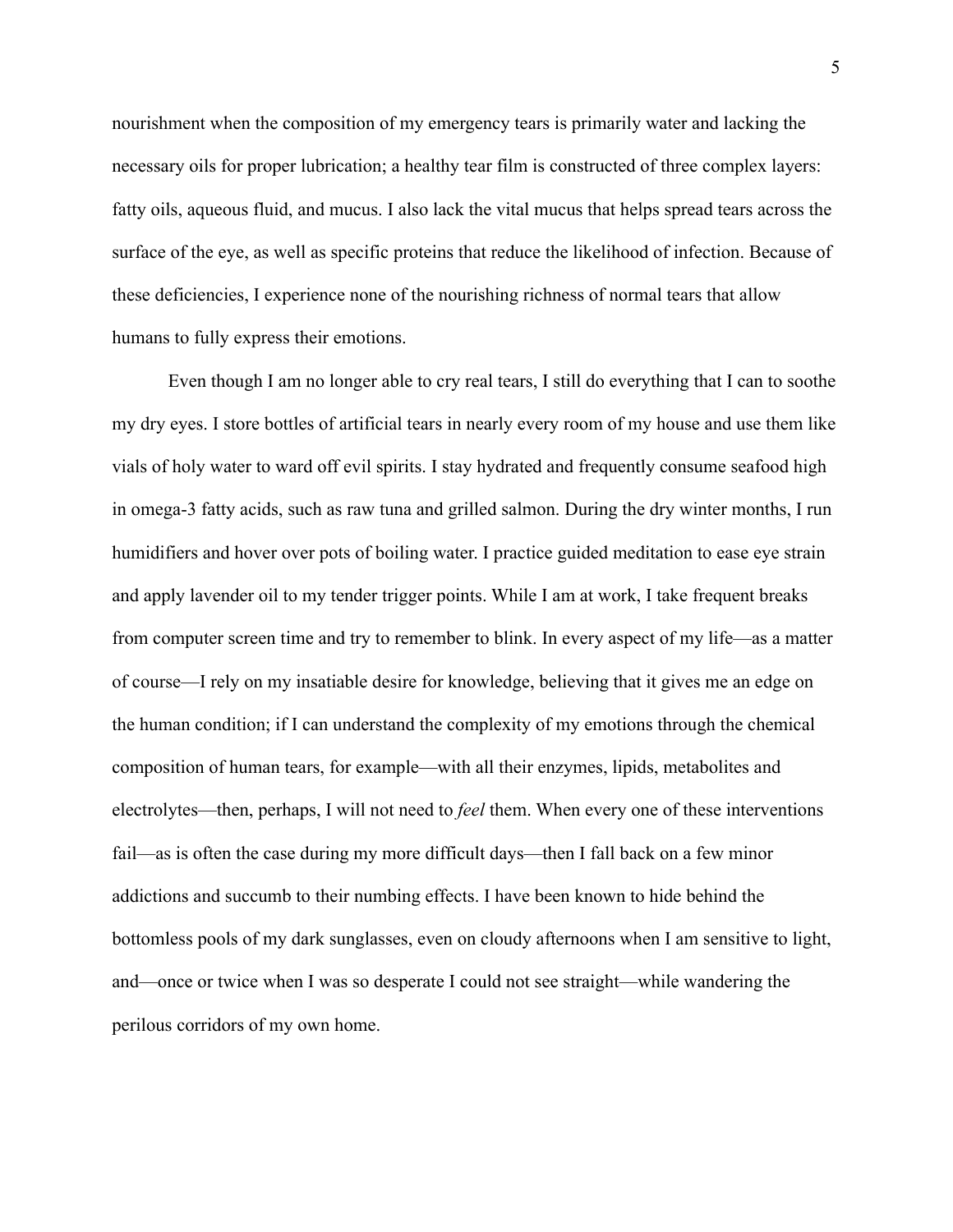Most of the time I am able to restrain myself. Sometimes, though, during one of my more difficult days—when my sight narrows and my perception of time collapses—I quietly and discreetly decrease the interval between acceptable doses of pain medication. Nothing curbs the migraines. Behind my closed bedroom door and alone from the demands of life—alone in a room of my own—I close the curtains. Then I gently lay warm compresses across my eyes to calm my central nervous system—or is it my hurting soul that I need to soothe?—because it is now critical that I accomplish two objectives in direct opposition. I must in a single fleeting moment—that millisecond between stimulus and response—replicate the richness of authentic tear production while also dulling—even deadening—all sensory perception, and so I cannot possibly feel anything more.

I am bedridden.

These repressed emotions that I have from a lifetime of sightings—all the tenuous overlap of life and death, all the ill-defined borders of metaphor merging to a single focal point in my field of vision—are so powerful that I cannot easily regulate their flow. It is easier to not allow them at all, and so the emergency response of my nervous system comes at a high price.

I am no longer able to cry.

There appears to be a strong correlation between the occurrence of dry eye disease with psychiatric or neurological disorders, including stress, depression, anxiety, sleep disorders, and post-traumatic stress. In addition, the medications that are used to treat these psychiatric and neurological affiliations are also known to contribute to the development of dry eye disease. Ironically, dry eye—with all the effects of discomfort, pain, and foreign body sensations—all those ghosts crowding my field of vision—also exacerbates stress and depression. In 2015, *The British Journal of Ophthalmology* published a study of United States war veterans who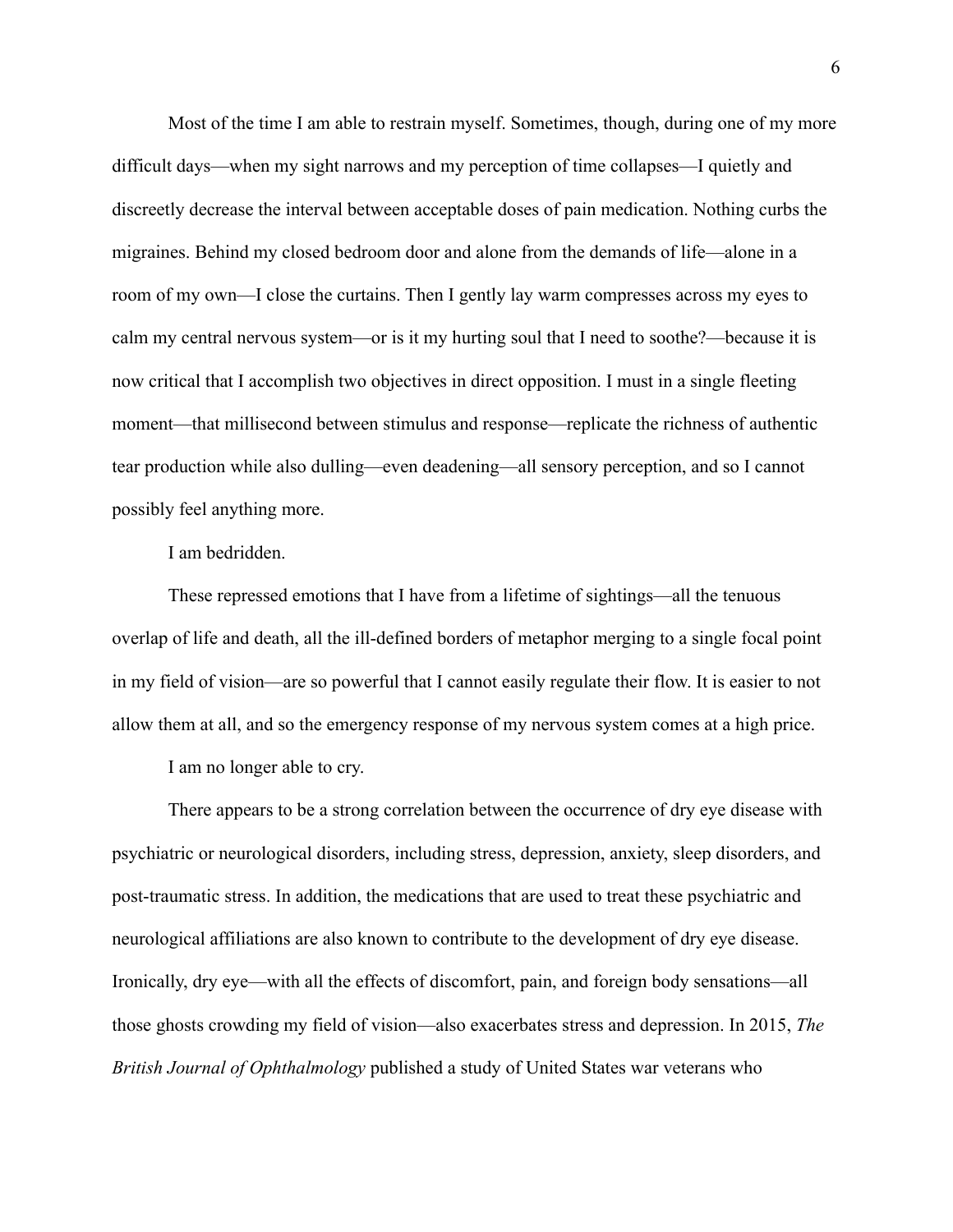experienced unimaginable violence, such as sudden insurgent ambushes, IED explosions, enemy mortar rounds, and suicide bombing. The study suggests that there is a stronger relationship between post-traumatic stress disorder and dry eye symptoms than any physical abnormality related to loss of tear production.

In a small dark room, I remove my eyeglasses and carefully place them on my lap. My doctor instructs me to lean forward in the chair until I can comfortably rest my chin on the plastic cup of my optometrist's phoropter, a steel and glass instrument used to determine refractive error in eyes and the corresponding prescription. My hands are cold and clammy. My breath is shallow. I cover my right eye with the hand-held occluder—a black plastic patch effectively blocking messages to the logical left side of my brain—and attempt to focus on the blurry black-and-white images on the other side of the room.

My doctor slides a corrective lens in front of my flawed left eye.

He asks me which is clearer.

*One?*

Then he slides a different lens in front of my eye. It clicks into place.

*Or two?*

When I hesitate—ghosts now overwhelm my field of vision and I am afraid, but the tears will not come—my doctor tries again, his voice softer and slower this time. He is patient with me, sensing a struggle. He sees that I am on the edge of panic. I can no longer differentiate between what is real and what is a ghost image. I can no longer determine what is real and what is metaphor. Perhaps my doctor should ask me a different question.

*How do you best express your emotions?*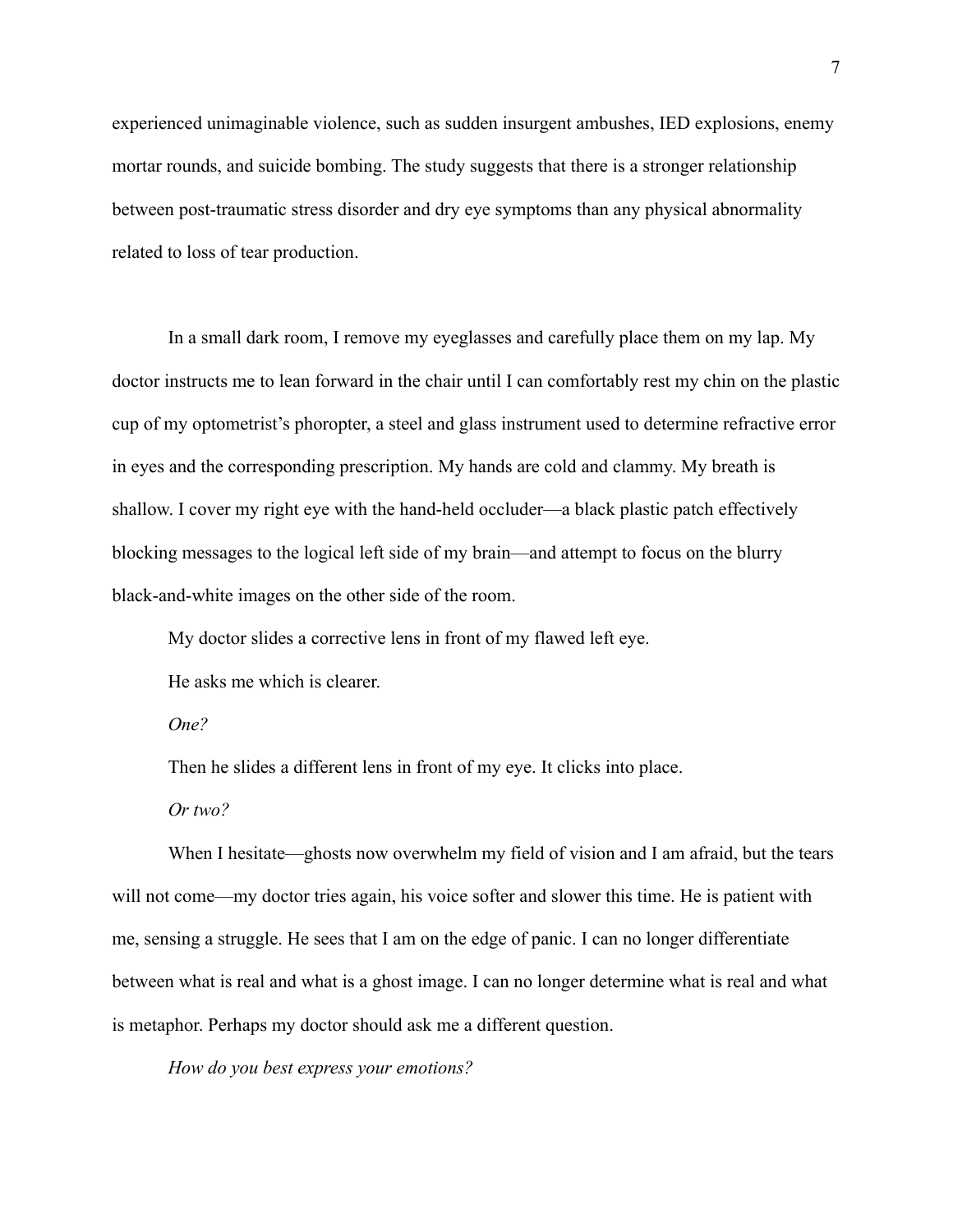*Through which lens? There is life and there is art. Which is sharper? One? Two?*

I tell him to do it again.

On April 26, 1937, during the Spanish Civil War, the Basque city of Gernika was bombed by German and Italian aircraft as a show of support for the military revolt led by Francisco Franco against the Republican government. During the three-hour attack, the small town of Gernika was leveled to the ground by incendiary bombs. Internationally condemned as one of the first aerial attacks against innocent civilians, the event inspired Pablo Picasso to paint *Guernica*. Joseba Elosegui, a survivor of the bombing, recalls his experience when he helped a distraught woman whose home had just been destroyed by the sudden assault on their small town.

*I ran into a woman covered with dust and with dingy hair who couldn't say anything but, "My son, my son." She dragged me to a pile of ruins that had been her house. I started to work furiously to take away the stones and heavy beams. I scratched my nails until I broke them. Bombs were falling but I didn't pay any attention to them. I only felt the presence of that woman behind me. She would not let me rest. Then I found the child. He wasn't more than three years old. I touched his clothes. My hands came back covered in blood. It was still hot. Finally I removed the body. It was broken and lifeless. I raised him toward the mother. For many years I have been seeing that woman's eyes. She took her*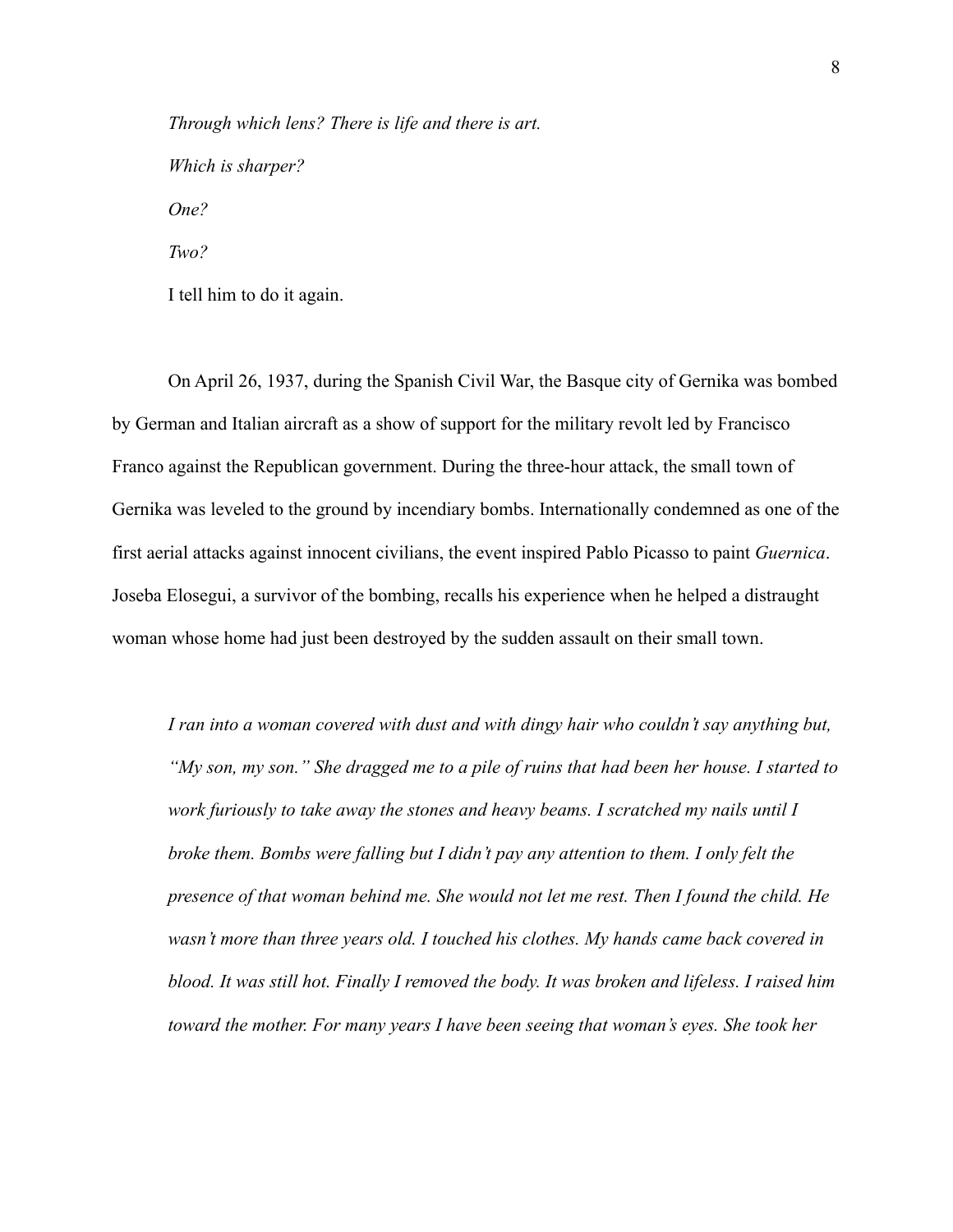*son and emitted a horrifying shriek. Then she disappeared among the ruins, carrying the dead boy.*

In Picasso's *Guernica,* there is the unmistakable agony of a mother holding her dead child. The weeping woman raises her head to heaven in bitter accusation. God—grown indifferent to human sin and suffering—recalls his promise. He will never again drown the earth with his tears. He will never again unleash the floodgates of heaven to destroy every living thing with anger, sorrow, and vengeance. The woman collapses on the ground with no one to weep with her in the darkness. In the chaos of broken bodies and burning buildings, in the disorienting smoke that blinds her vision, the woman's ghost sightings are coming at her so quickly and so intensely now—all those ill-defined borders between life and death—that they will not let her rest. She desperately wrings her stinging eyes until they are painfully twisted, but her tears refuse to fall. If those tears were to fall—the tears of the weeping woman—they would drown every living thing on earth. When the mother sees that the eyes of her dead child are without light, she can only hold her son in her arms and emit a horrifying shriek. Then she disappears among the ruins, carrying the dead boy.

My mother did not cry when her brother accidentally drowned. She filled the basins of sinks with stagnant pools of water that originated from some deep well, a dark place where her brother still gasped for air in the underworld. Then she wailed and wept over the things that did not matter to her soul, and—in an attempt to control her grief with the turn of a lever—washed her hands until the skin on her fingers fell away in shreds. My mother sobbed while scrubbing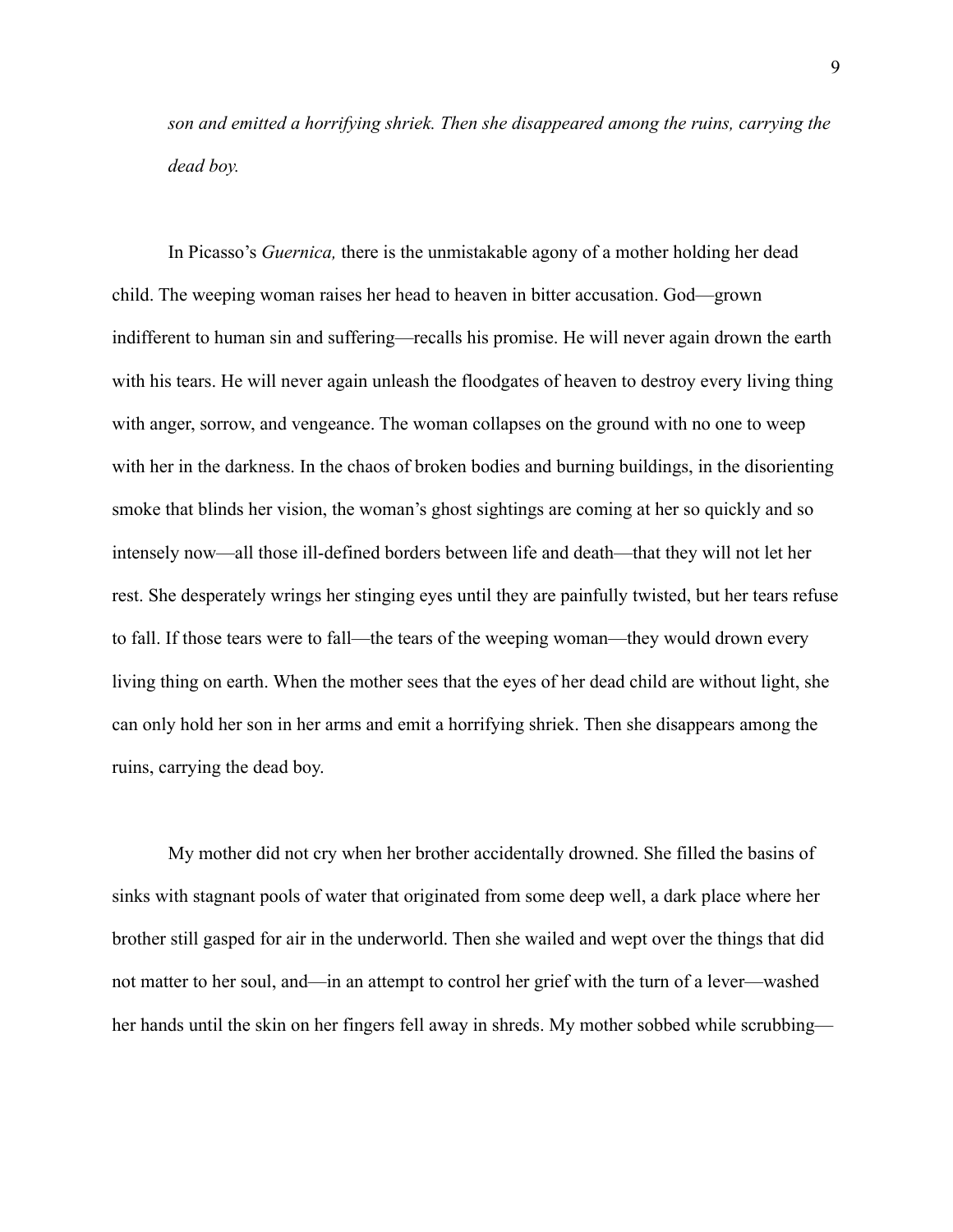with dish soap and scalding water—the coins she brought home from the gas station after paying to fill her tank, and then carefully laid them out on paper towels to dry. She wept inconsolably if I placed a toy that she considered unclean around her vinyl placemat on the dining room table, and so my mother rarely touched objects directly; most of the time she placed a paper towel cold and damp from her nervousness—between her hand and the back of a chair or the dining room table. Other than in the photographs of her holding me as a tightly swaddled newborn, I do not recall that my mother ever touched me, even with a paper towel. She often wailed and wept if someone greeted her with an embrace and, once—during an encounter with my grandmother emitted a series of horrifying screams before disappearing into the bathroom to wash her hands.

When my quiet aunt—who saw things that no one else could see—walked from her mental institution into a river, she never returned. My mother did not cry when her sister drowned. Instead, she doubled her efforts to remove all that death from her hands, scrubbing farther and farther up each arm until she reached the bony bend of her elbow. Mineral deposits from our hard well water—all those calcium and magnesium flakes—appeared like newly fallen snow around the perimeter of our sinks. The plumbing of our house clogged with so much soap scum—so many tears festering in the bottom of basins—that sometimes my father had to call a professional to clean out the pipes so that our water could properly drain.

All those displaced tears, though—the ones that my mother cried when she faced overwhelming tasks, such as assembling my school lunches, retrieving a dish towel that had fallen on the floor, or rescheduling an appointment—were not the authentic tears that richly nourish the soul. Consequently, as my poor mother grew older, the challenges of her life became insurmountable. She remained in the bathroom when her mother was near death and then later refused to attend her funeral. Many years later, after I returned from Spain and my father was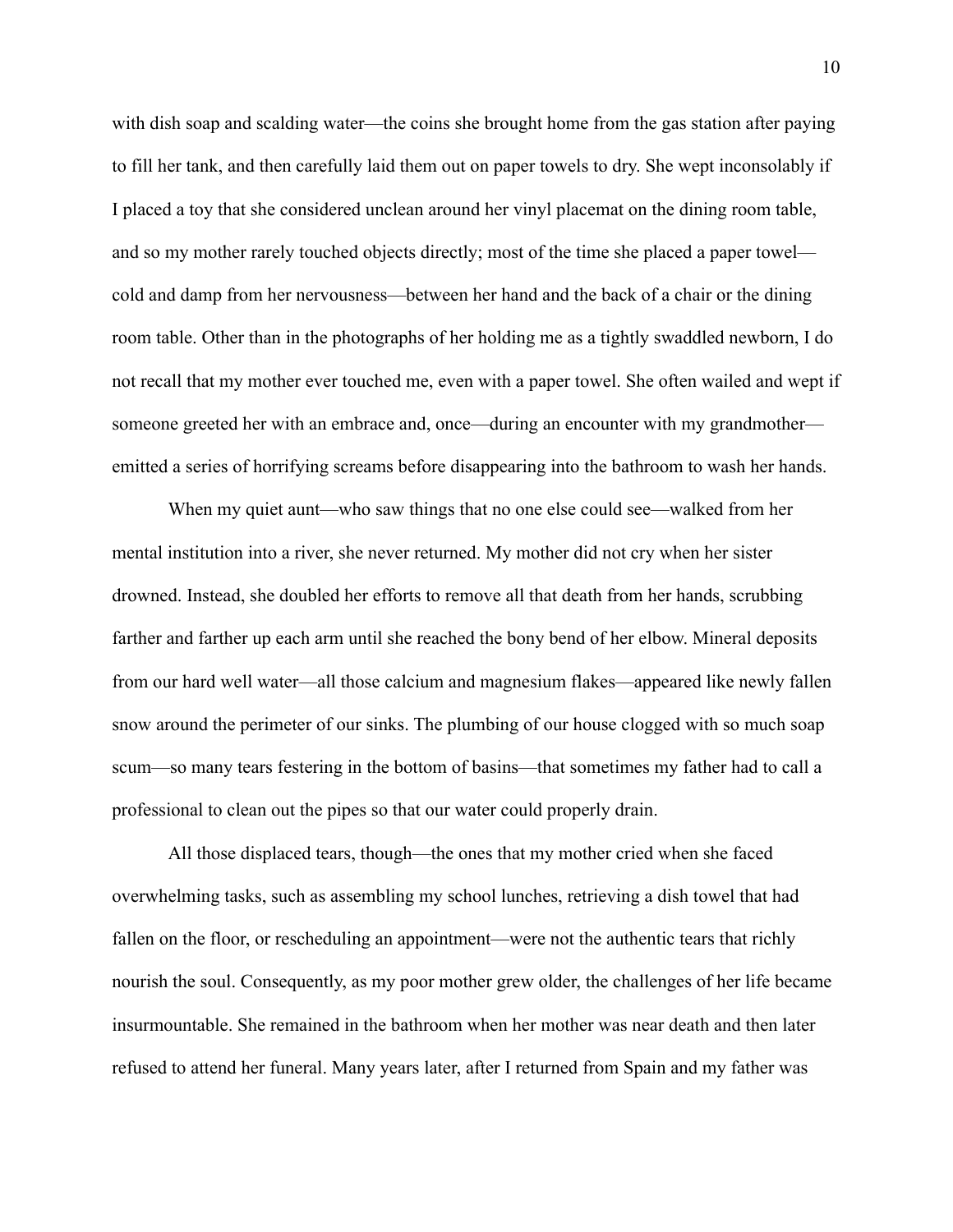near death, my mother again disappeared into the bathroom to wash her hands. Even though I sat at my father's bedside each week and begged my mother to visit him, I was unable to influence her behavior. My mother only left the house to visit her husband twice during the last six months of his life, despite having been married to him for over fifty years. Then, when my father finally died, she refused to attend his burial. Instead, she spent the day washing her hands.

When Picasso completed *Guernica* in 1937*,* the artist had a private showing of the painting for more than a dozen friends and artists in his Paris studio. While the group stood in reverence before the black-and-white mural, Picasso repeatedly approached *Guernica,* and with a flair for the dramatic—removed from the painting small pieces of red paper shaped like drops of blood falling from the eyes of his anguished characters, including the weeping woman. While it is unclear why Picasso performed this theater, he may have been trying to illustrate the fickleness of human emotion. Perhaps the artist understood that humans are sometimes limited in their capacity to express emotion, especially in moments of great crisis, and certainly during war. Whatever the artist's motivation, Picasso continued to remove the teardrops—each at a time and place of his choosing—until only one remained under the eye of the infant that was cradled in the arms of his mother, the weeping woman. When the artist removed the last tear from *Guernica*—that red drop of blood beneath the eye of the dead child—the audience burst into applause. Spanish writer José Bergamín later asked Picasso if he thought the red paper tears should be placed permanently on the black-and-white *Guernica*. Picasso suggested that they instead save one of the teardrops and place it in a small box. Once a week they would take the box to the World's Fair Exposition in Paris where the painting was slated for display in the Spanish Pavilion. Picasso and Bergamín would then temporarily place that single drop of blood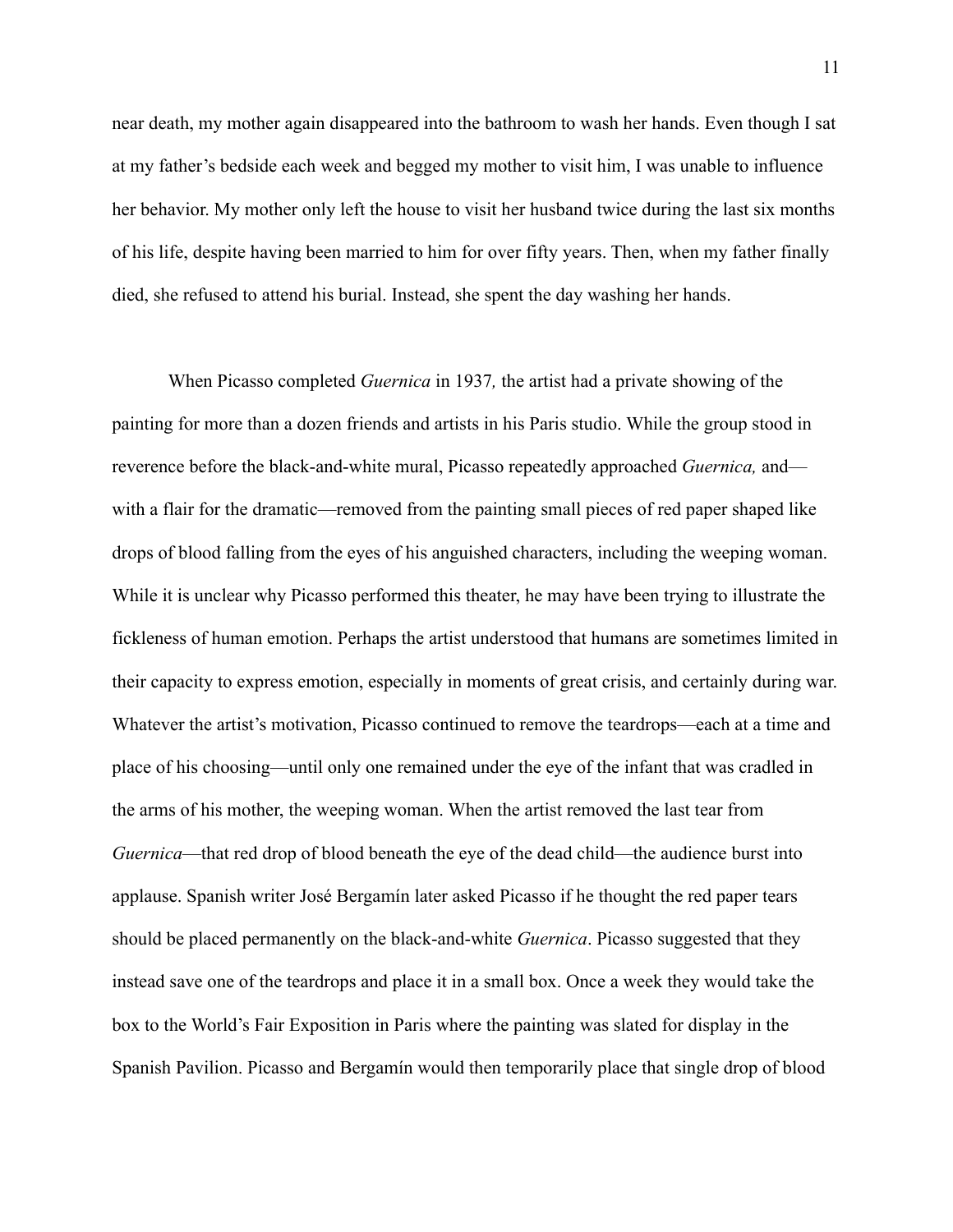below the eye of the bull, staring with cold disregard beyond the weeping woman and her dead child.

My father was that rare *AB negative* type, and so the American Red Cross called him every few months to request a blood donation. He did this with pride and a sense of urgency, rolling up the sleeves of his plaid flannel shirts to locate a vein in his arm the way he would set to work as an electrician, wiring a house for electricity. Perhaps he remembered as a small child the endless streams of wounded World War II soldiers requiring transfusions to restore the light in their eyes. Perhaps he believed giving blood was a civic duty. Whatever the motivation, when my father gave blood to people in need—those suffering from car accidents, gunshot wounds, botched surgical procedures, or other circumstances when it was no longer possible to contain the body within its boundaries, he did this without expectation of receiving anything in return.

When my father came home from donating blood, he always wore a bandage on his arm and a round white sticker on his shirt that contained a small red teardrop. The sticker often said something like, "Giving blood saves lives" or "Proud to be a blood donor." Sometimes my father would give me his blood donation sticker and I would press it against my chest. Even though these stickers never stayed on my clothes for very long—eventually curling and falling to the floor while I played around the house—they were important to me as a child. They helped me believe that my father actually cared about people.

Years later when I was still living at home, my father's mother suffered a series of strokes, sudden blood clots that abruptly restricted the flow of oxygen and nutrients leading to her brain. My grandmother's circulation was eventually so severely impaired that she was bedridden during the last few months of her life and eventually died of gangrene. I only know this—not from visiting her at her bedside like most families do when one of their loved ones is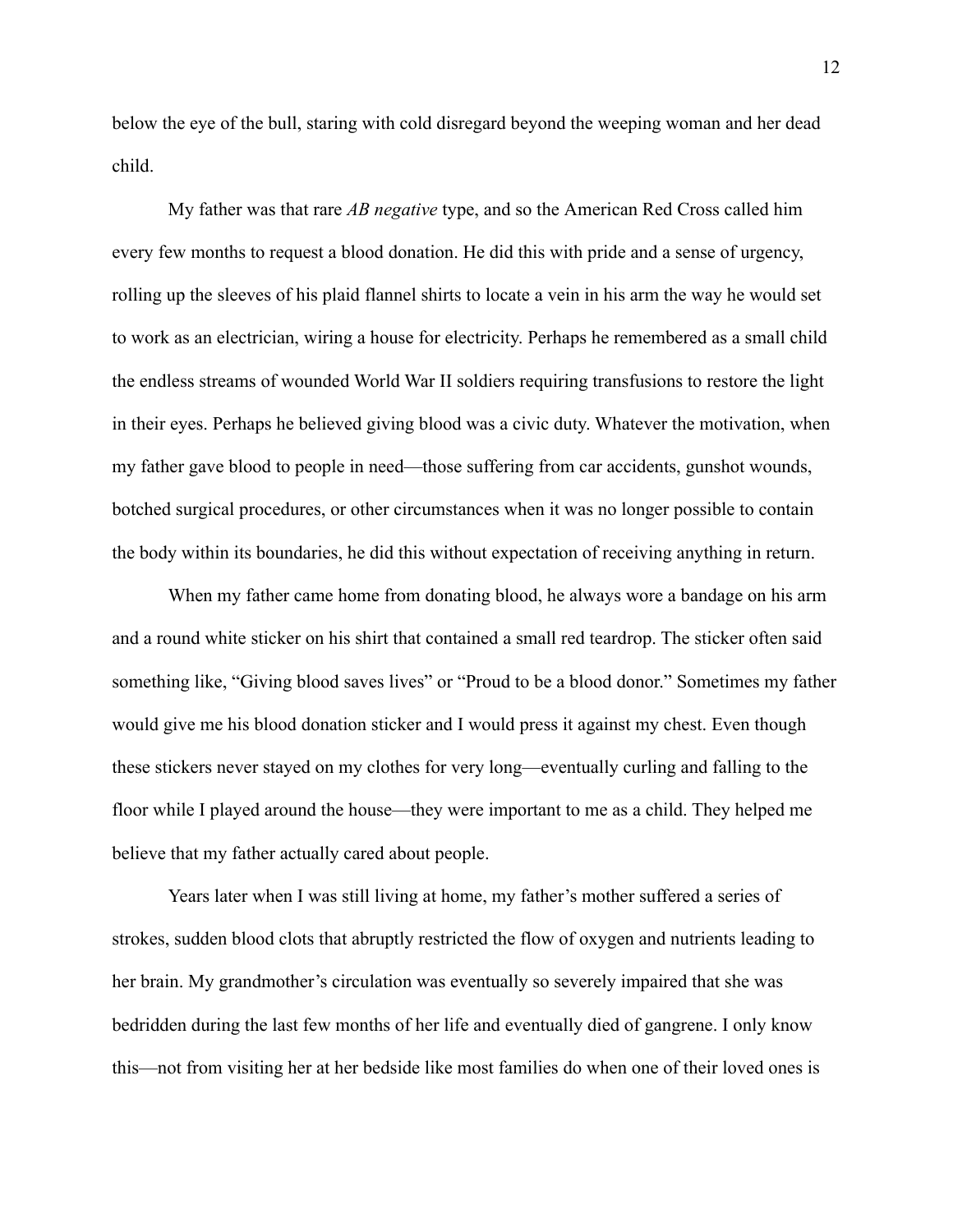near death—but from a series of answering machine messages that the long-term care facility left for my father.

Every week they called him with a short update of my grandmother's condition, but my parents would never answer the phone. My father would listen disinterestedly to the messages at the dining room table while he straightened his knife and fork or took a sip of water from his glass and swished it around in his mouth to dislodge food stuck in his teeth—but he never returned the phone calls from the nursing home. When each answering machine message ended, he would toss his head back and swallow—one at a time—the line of pills that he had carefully laid out on his napkin.

Because my parents had no interest in friends and had estranged themselves from our family, when the phone did ring at our house, the individual who was trying to reach them was usually only a telemarketer selling an extended warranty, a dental office receptionist, an automobile repair shop, or someone requesting a blood donation. My parents never picked up the phone when it was ringing, even when they were in the same room. Instead, they would wait for the answering machine to record each disembodied voice, including my own as a grown child when I lived miles from home. Then later, at a time and place of their choosing, they would return the phone call. This usually happened the next morning in the comfort of their easy chairs, but sometimes—in the case of my dying grandmother—never, and so the phone calls from the long-term care facility grew more and more urgent, each confused voice begging my father to visit his mother before she died. Eventually, the nursing home left one final message regarding the condition of my grandmother, and—a few days later—my father attended her funeral.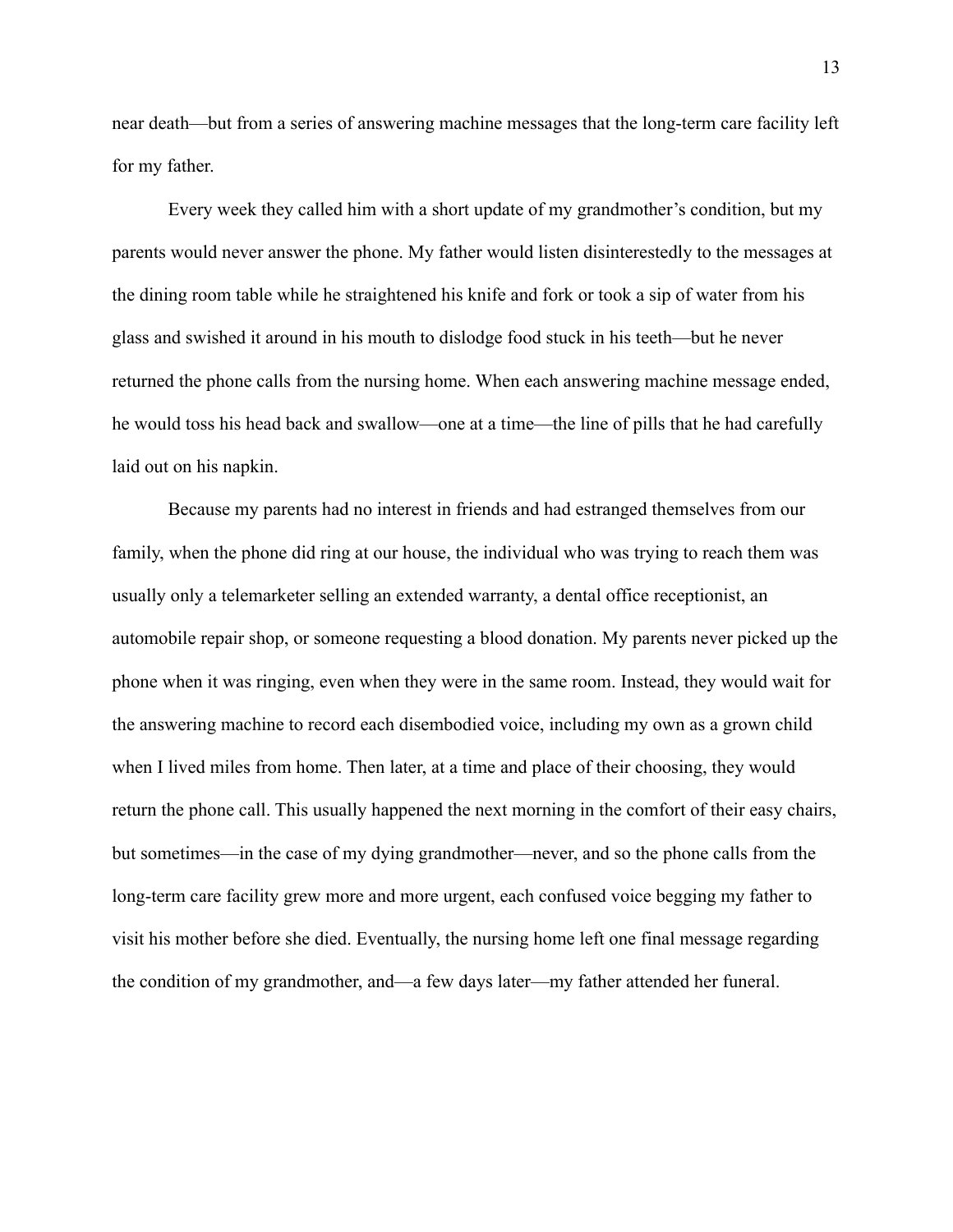A few months after viewing Pablo Picasso's *Guernica* in Spain, my father died. He lingered in the ghost realm—that blurry boundary between the living and the dead—for an unusually long time. His hospice worker, drawing from her experience with hundreds of deaths, had only seen this ability a few times in her career. Despite having never known my father, she declared with confidence, "He has unresolved issues and is unable to let go."

Eventually, though—nearly two months later—the hospice worker called to tell me that my father would most likely pass away that evening. I did not leave my phone on my nightstand before going to bed. Instead, I placed it in another room of the house—on *silent* mode—with a dangerously low battery level. I also did not charge my phone, knowing the last remaining bar of life would drain away before morning. In my bedroom, I replaced the phone at my bedside with a bottle of pain medication and braced myself for the sightings. They came to me in the bright lights of cars that passed on the road in front of my house. *Why are you not going to see him?* The headlights shone through the trees swaying back and forth in the wind, scanning—like my optometrist's beam of light to identify disease—the wall of my bedroom, searching for a sign—any sign, however infinitesimal—of compassion. When I could no longer see straight, I closed my curtains—or was it the window to my soul?—and slipped under the cold sheets of my bed. *Whose bed was this really? Was it the thin mattress and iron frame of my dying father or was it my own deathbed?*

The sightings came at me so quickly then—all those ill-defined borders between life and death—that I could no longer regulate their flow. I could not possibly feel anything more and so I closed my eyes and slept through five voicemail messages from the hospice worker. Early the next morning—while my nervous system fired off distress signals and my eyes flooded with fake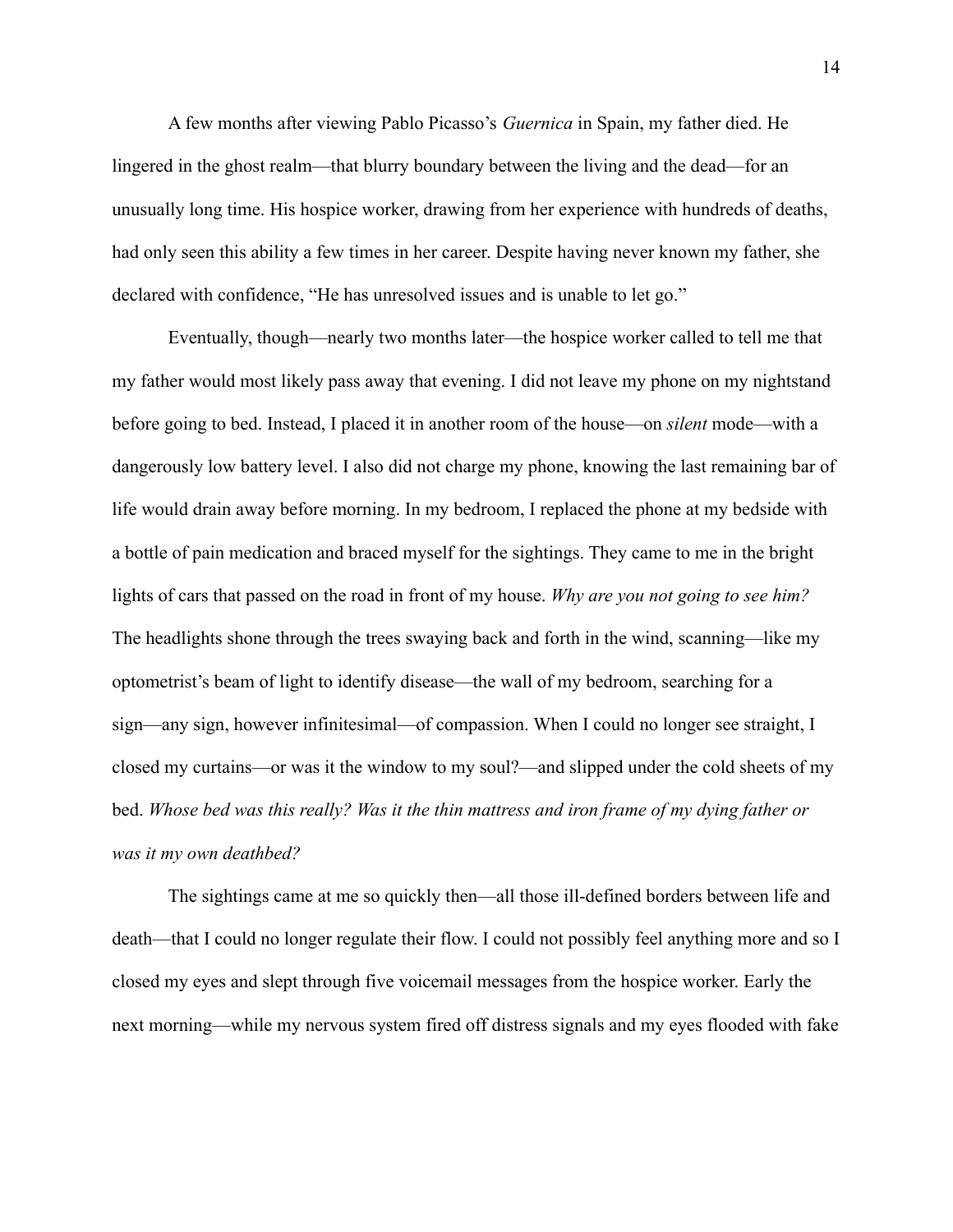tears—I listened to the first message informing me that my father had died. Each message thereafter—from that same disembodied voice—grew increasingly more demanding.

*Why are you not picking up the phone?*

My father died alone. He died on July 17, 2019—the same fateful day when General Francisco Franco led a military coup d'état that unleashed the Spanish Civil War in 1936—and so a smaller war of great pain and suffering was also unleashed within me. This strange day—the day of my father's death—was somehow in another time and place from the rest of my life, the beginning of an endless flow of blood and tears in one country, and then—inexplicably—the end of my own ability to mourn.

Sometimes I am able to convince myself that my parents felt too much love. Sometimes I really do believe that each one of their sensitive nervous systems was so overwhelmed with love that they simply could not function in a way that most people are able to care for others by attending the bedsides of the dying and mourning them at funerals. Perhaps my parents suffered from the same affliction that I also endure, relentless ghost sightings until they were so exhausted that all they could do was close the curtains and cover their eyes with something warm and soothing—anything that was close at hand, even a damp and dirty dish towel fallen on the floor—before slipping silently into bed. Sometimes I am able to convince myself that I also feel too much love. Sometimes I am certain that I feel nothing at all. Which is it then?

Do I feel too much or not enough? Which lens is clearer?

My remaining tears are safely preserved in a small box of sacred relics, a reliquary. I place these relics—the real tears that I have hidden—below the eyes of the characters in Pablo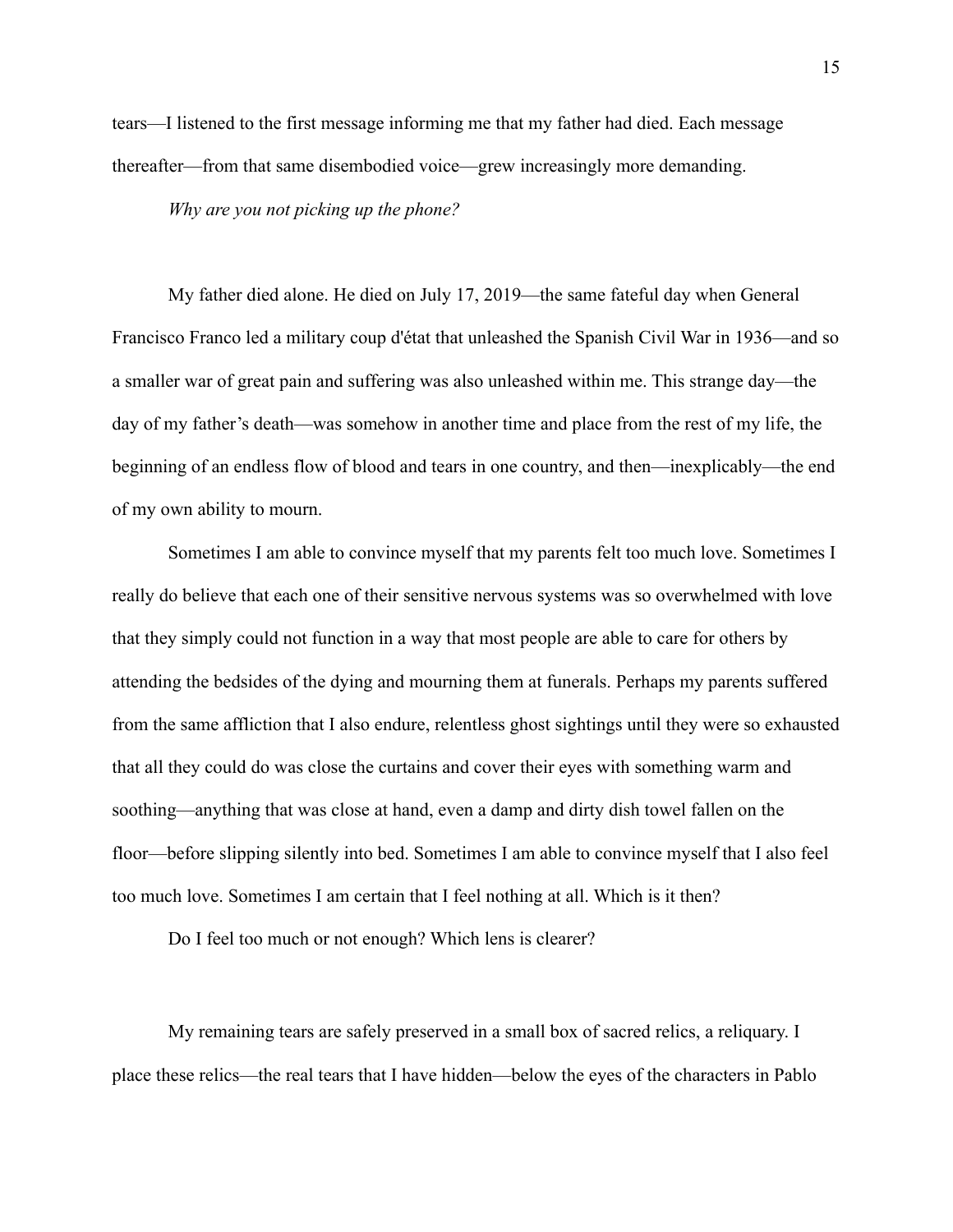Picasso's *Guernica*. I place one tear beneath the lidless eyes of the bull—the Spanish state—that is condemned to stare endlessly at death from this single point in history. The bull turns away from the radiance of a single light bulb—the eye of God—that dangles from the dark ceiling of the painting. The bull—turned away from God in shame—does not mourn with the weeping woman even though his mouth is close to her mouth, and they share the same breath. Both the woman and the bull will die—as do all humans and nations in the course of history—and so neither will be able to fully express the vastness of their emotions in time and space. *Guernica*, then—with its enormous canvas stretched like a burial cloth across its thin pine frame—is a shallow coffin for paupers; I am the poorest of them all, moving my tears wherever and whenever I please in the dark places of the painting. I press them against the cold faces of the dying, the weeping mother and her child with the light gone out from behind his eyes, but my tears seem to dry up wherever I place them. They curl and fall to the ground like torn pieces of paper. The wind blows them away.

When I returned from viewing *Guernica* in Spain—the year when my father died and the edges of everything blurred—I struggled to answer basic questions that my optometrist asked me during his evaluation of my visual acuity. I was even uncertain how to answer my own questions about life and art. *How do you best express your emotions? Through which lens? Which is sharper?* I could say that I developed double vision. I could say that my body stopped producing normal tears, that my physical ability to express sadness was a gift of my youth and something that I never should have taken for granted. I could even say that the black-and-white images I saw during my exam were not the shivering characters that swayed back and forth on the eye chart, but the dying souls in *Guernica*. While these experiences may seem merely coincidental or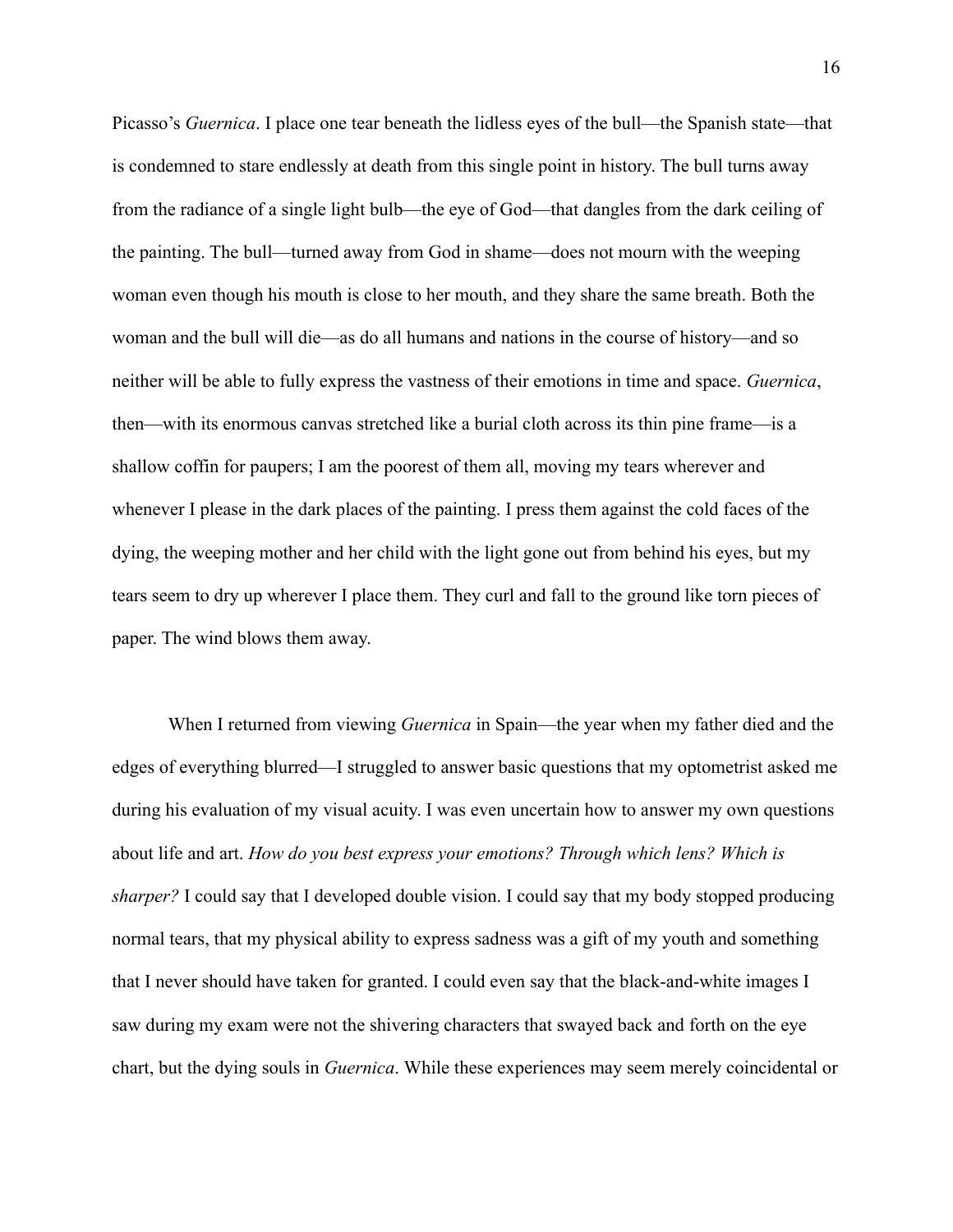the product of a traumatized psyche, when my doctor evaluates me now—years later in that same small dark room with so many complex machines to accurately assess how I view the world—when my eye doctor asks me again through which lens I see more clearly—*one or two?—life or art?*—I can finally give him an answer.

I did not cry when my father died. I went to the grocery store and purchased my tears, the ones with a built-in plastic applicator and extra protection for the most severe cases. The milky white solution—composed primarily of mineral oil with trace amounts of hydrochloric and boric acids added to balance pH levels and prevent infection—is manufactured in a sterile environment, poured into a 15-milliliter bottle, and packaged in a small cardboard box. The morning of my father's death, though, these ingredients and the method in which they were assembled did not matter to me. I only wanted relief. The morning of my father's death—at a time and place of my choosing, which happened to be behind the closed door of my bathroom—I carefully removed my eyeglasses. Then I took a long hard look at myself in the mirror, as I have done every morning since fleeing Spain, and wrung my dry eyes until they were so painfully twisted, I could not see straight. The tears would not fall—the ones that would drown every living thing on earth—and so I raised my head to heaven. Then I gently squeezed the plastic bottle of emollient and carefully placed a single tear—a single drop of ice-cold ecstasy—on the bone-dry surface of each of my eyes. In that fleeting moment—the millisecond between stimulus and response—I told myself that there was nothing more that I could do—but blink. Then I waited for the milky white solution—the swirling ghost of my father—to fade from my field of vision.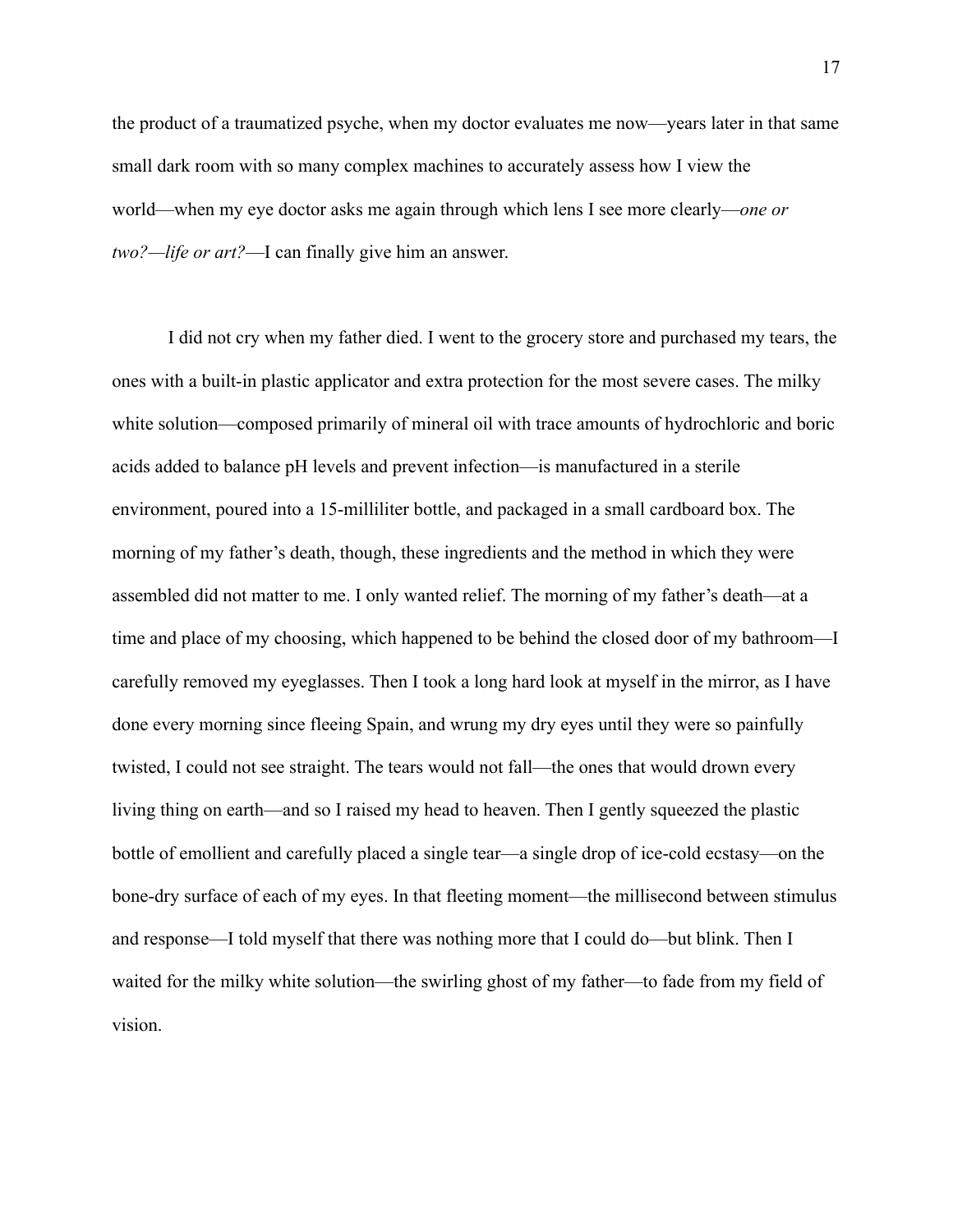## Bibliography

- "Aberration." Encyclopedia Britannica. https://www.britannica.com/technology/aberration. Accessed 19 January, 2022.
- "Dry Eyes." Mayo Clinic. 2011. https://www.mayoclinic.org/diseases-conditions/dry-eyes/ symptoms-causes/syc-20371863. Accessed 26 December, 2021.
- Farwell, Richard. "8 Tools Used by Optometrists for Eye Testing." Depisteo. 6 April 2018. https://depisteo.com/blog/tools-used-by-optometrist. Accessed 25 October 2021.
- Galor, Anat et al. "Dry Eye Symptoms Align More Closely to Non-Ocular Conditions Than to Tear Film Parameters." National Library of Medicine. *The British Journal of Ophthalmology*. 2015. https://pubmed.ncbi.nlm.nih.gov/25710726. Accessed 26 December 2021.
- Gamm, David M. and Albert, Daniel M. "Double Vision." Encyclopedia Britannica. https://www.britannica.com/science/double-vision-physiology. Accessed 19 January, 2022.
- "Guernica: Picasso's Artistic Process." Treasures of the World. PBS and the Corporation for Public Broadcasting. 1999. https://www.pbs.org/treasuresoftheworld/ guernica/glevel\_1/2\_process.html. Accessed 12 February, 2022.
- "History of Modern Spiritualism." British Broadcasting Company. 2009. https://www.bbc.co.uk/ religion/religions/spiritualism/history/history.shtml. Accessed 17 January 2022.
- Irujo, Xabier. *The Bombing of Gernika*. Ekin. Buenos Aires, Argentina, 2021. Print.
- Martin, Russell. *Picasso's War: The Destruction of Guernica, and the Masterpiece That Changed the World.* Dutton, 2002. Print.
- Mukamal, Reena. "Facts About Tears." American Academy of Ophthalmology. 21 December 2016. https://www.aao.org/eye-health/tips-prevention/facts-about-tears. Accessed 19 January 2022.

Picasso, Pablo. *Guernica*. 1937, Museo Nacional Centro de Arte Reina Sofía, Madrid.

"Rethinking Guernica*.*" Museo Nacional Centro de Arte Reina Sofía. 2021. https://guernica.museoreinasofia.es/en#bombardeo. Accessed 11 July, 2021.